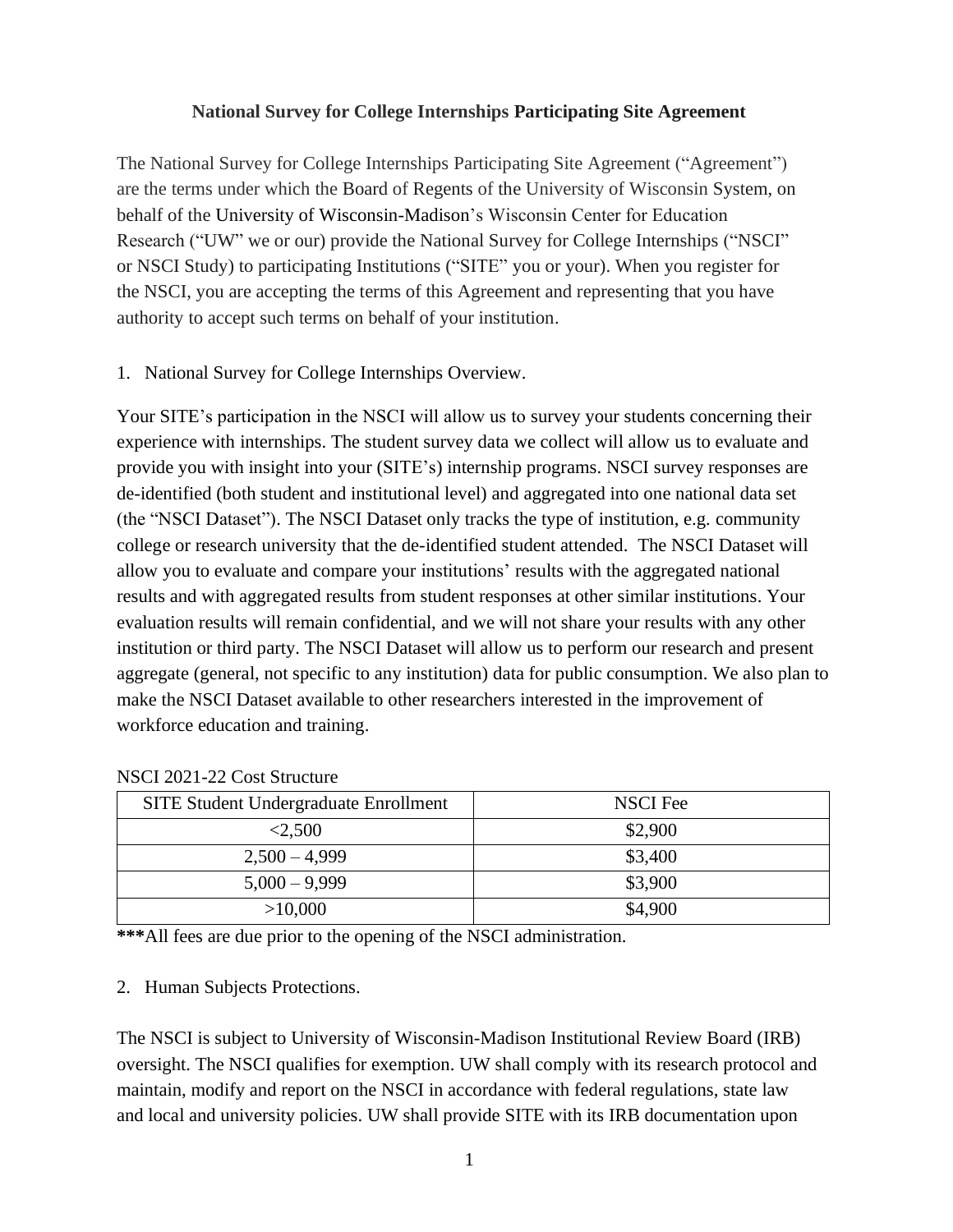request and cooperate with SITE concerning any human subject research compliance issues that arise with SITE due to its participation in the NSCI.

You represent that your Site has determined that you are not engaged in human subject research by participating in the NSCI. You also acknowledge that our student consent form does not permit you to perform research using the SITE Evaluation Data, defined below. As mentioned above, the de-identified and aggregate NSCI Dataset will be available for research purposes.

3. Agreement Term and NSCI Timeline.

The NSCI is an annual survey. Please note at this time there is no automatic renewal process so you will be required to register and agree to the NSCI Site Participation Agreement each year. This Agreement shall be effective upon your registration to participate in the NSCI and shall remain effective until April 30, 2022, unless you withdraw from the NSCI earlier, see Withdrawal from NSCI section, below.

The timeline for milestones in the annual administration of the NSCI (the "NSCI Timeline"), for example the opening and closing dates of the survey, are described in the NSCI registration materials. For any dates that are listed as "tentative" we will make reasonable efforts to set the final date as close to the original listed tentative date. We will send you notice of any material changes (greater than 10 business days) to the NSCI Timeline as soon as practicable. We reserve the right to make changes to the NSCI Timeline in order to ensure quality administration of the NSCI. We will provide all evaluation deliverables, described below, to SITE in the Spring of 2022, but no later than April 29, 2022. Participation in the 2021-22 NSCI will conclude upon receipt of these data deliverables.

- 4. SITE Responsibilities and NSCI Details.
	- a. Registration. You are responsible for providing and maintaining current NSCI registration information for your SITE. Any notice that we may provide to you will be to the address you maintain in your NSCI registration information.
	- b. Payment.
		- i. If you don't pay by credit card, then we will send you an invoice upon registration and you will need to make payment within 60 days.
		- ii. If you have not made payment by the date specified in the NSCI Timeline, then you will not be allowed to participate in the NSCI for the current year and any student information that you have sent to us will be destroyed. We will notify you of this status in accordance with the NSCI Withdrawal section, below.
	- c. Provision of student information for student recruitment and survey nonresponse bias test. You shall provide the following student information students' first name, last name, campus email address, major field of study, school/college, and credit hours completed, by the date specified in the NSCI Timeline and in the format specified in the registration materials, for the purpose of our student recruiting for NSCI participation, based on the following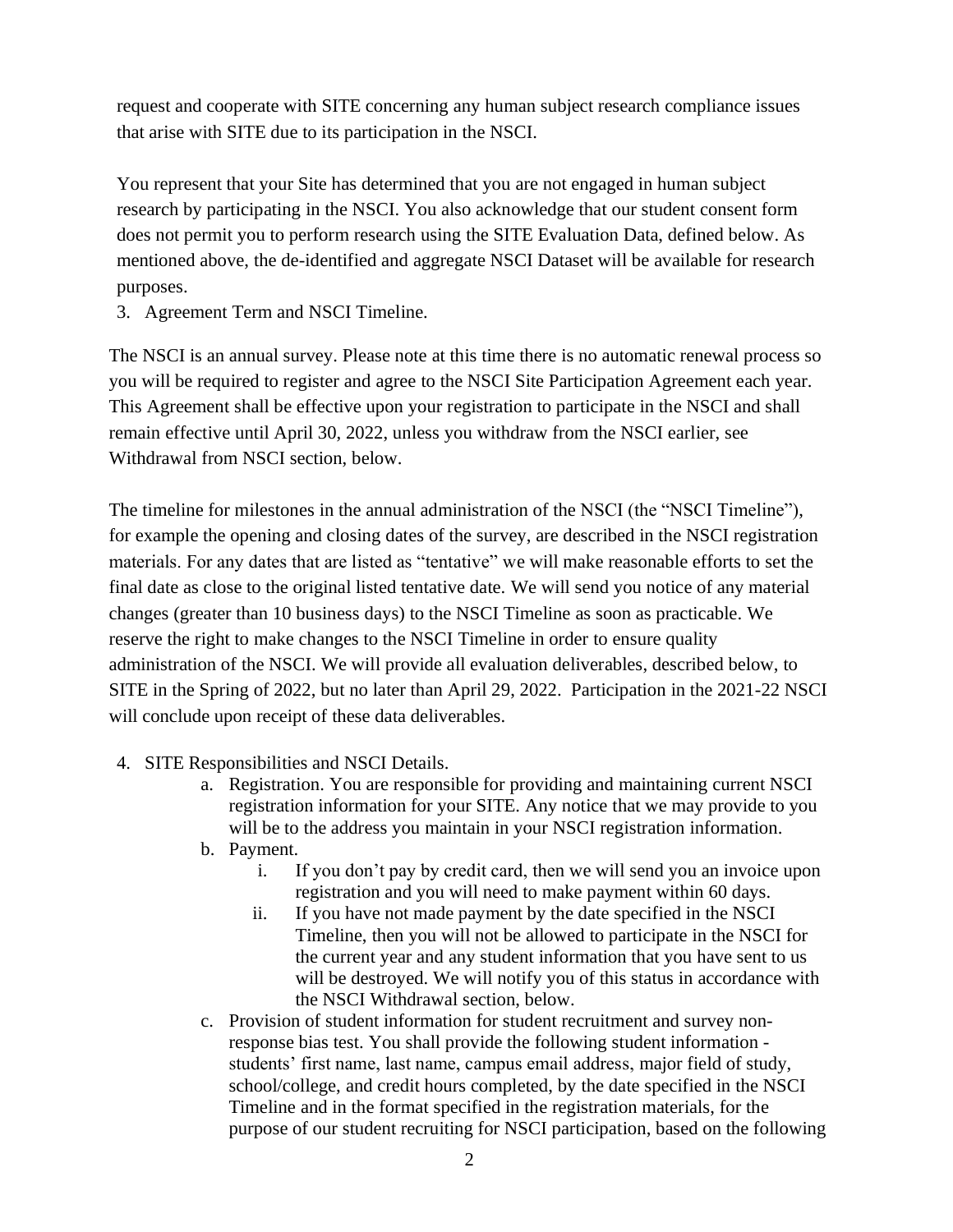criteria:

- i. Students enrolled in terminal degree;
- ii. Who have not indicated a disclosure restriction;
- iii. Who are not incarcerated;
- iv. Who are at least 18 years old;
- v. Who are enrolled for 1 or more credits at Institution;
- vi. For two-year institutions we will administer the survey to the entire student body, while at four-year institutions we will restrict the sample to students at the junior or senior class level. Thus, for four year institutions please provide student information for students who are in the latter portion of their programs, having earned enough credits to have obtained Junior standing.

If you have not provided us with the required student information for student recruitment by the date specified in the NSCI Timeline and you have already paid, then you will be issued a full refund within 60 days and SITE will not be allowed to participate in the NSCI for the current year.

- d. Please note: your provision of student information is in accordance with the Family Education Rights and Privacy Act ("FERPA") 20 U.S.C. § 1232g(b)(1)(A and F) and 34 C.F.R. § 99.31(a)(1) (the outsourcing exception) for your internship program evaluation and 34 C.F.R. § 99.31(a)(6) (the study exception) for the NSCI study. By signing up for the NSCI and internship program evaluation, you have determined that we have a legitimate educational interest in the student information that you are providing to us.
- 5. SITE Internship Program Evaluation.
	- a. Acknowledgment of Release of Confidential Data and Direct Control
		- i. The parties acknowledge that UW and NSCI Study personnel shall be considered school officials of SITE for the purpose of performing the institutional function of SITE Internship Program Evaluation (the "SITE Evaluation"), as described in this section.
		- ii. The parties acknowledge that SITE is releasing educational records containing personally identifiable information ("SITE PII") to UW in order to provide SITE the SITE Evaluation and that the release of SITE PII to UW is necessary for the performance of this institutional function.
		- iii. UW acknowledges that it is under the direct control of SITE with respect to the use and maintenance of education records maintained by SITE and disclosed under this agreement.
	- b. Evaluation Details.
		- i. UW will use SITE PII for student recruitment for NSCI participation and administration; and the performance of the SITE Evaluation.
		- ii. UW will store SITE PII on its internal research server in accordance with Student Privacy and Data Security section, below.
		- iii. UW will use a third-party survey platform, see Use of Third-Party Services section, below, for the administration of the NSCI. We will only use a student's name and campus email address for survey administration. All other student information provided by you will remain on our internal secure server and not be transferred/used with the third-party survey service.
		- iv. UW shall only administer the NSCI to students that have provided their informed consent, in accordance with its IRB protocol.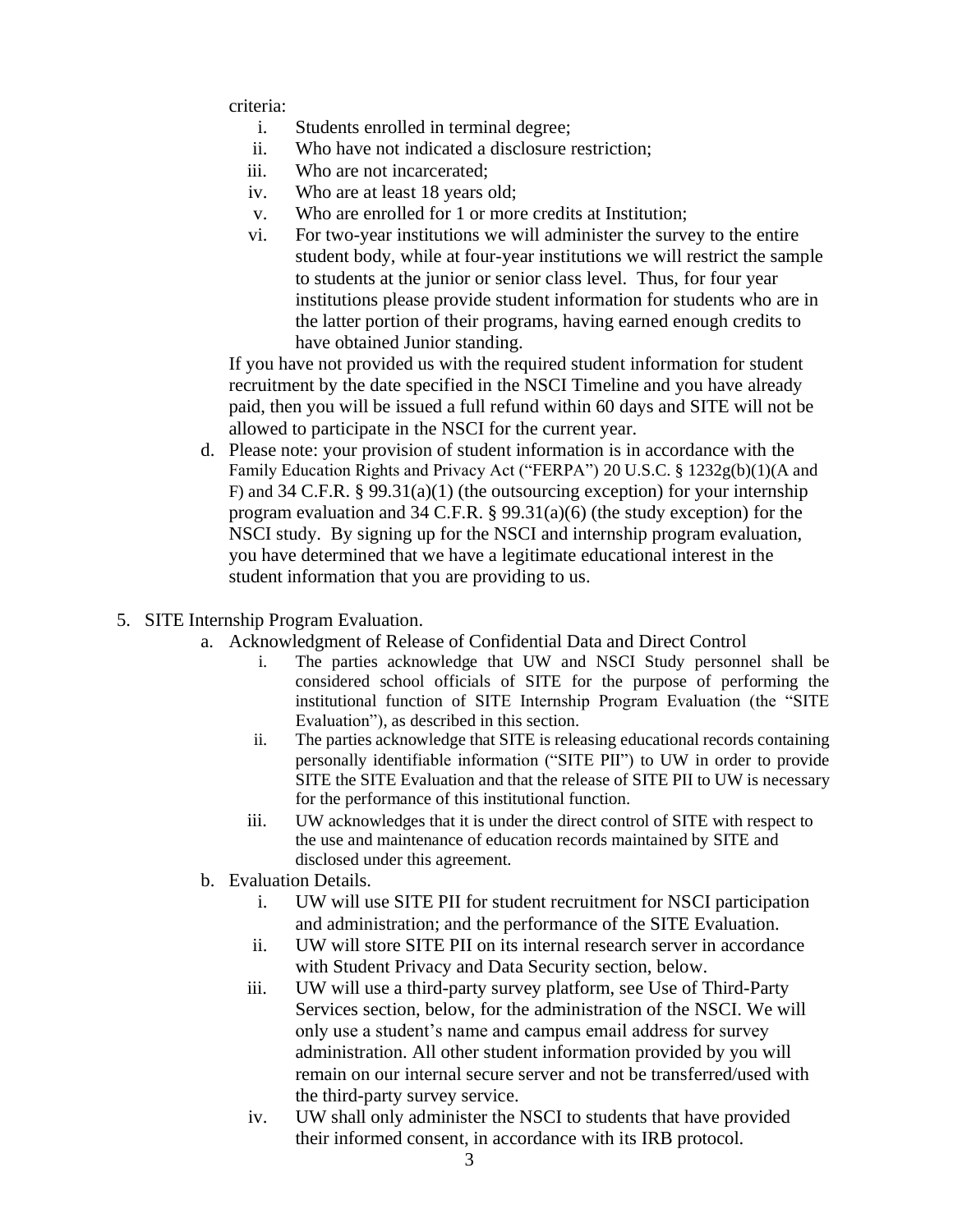- v. Upon closing of the survey, we will migrate the student survey responses to our internal secure server where we will create a raw data file that only contains student responses and SITE PII from your SITE ("SITE Evaluation Data"). SITE Evaluation Data will include information on non-responsive students too. SITE Evaluation Data contains student identifiers.
- vi. Evaluation deliverables will include a copy of the SITE Evaluation Data delivered to you via secure file transfer; SITE Program Evaluation reports, a set of customized summary reports that includes an overall summary of key findings, a report on characteristics of the study sample, etc.; and an interactive data dashboard for its students' survey responses. The SITE Program Evaluation reports and interactive data dashboard will not contain student identifiers. Your SITE Evaluation deliverables are unique to your SITE and will not be shared with anyone else nor will they be publicly released by us.
- c. NSCI Dataset
	- i. SITE acknowledges that UW will use the SITE Evaluation Data for the construction of the NSCI Dataset. UW shall not include any PII in the creation of the NSCI Dataset nor shall it identify SITE or link SITE with any de-identified student records. Rather than identifying SITE by name in the NSCI Dataset, UW will list the type of institution each student attends.
- 6. NSCI Study Details
	- a. Study Purpose.
		- i. The purpose of the NSCI is to improve college instruction by researching internship programs and the improvement of college experiences, educational outcomes and career readiness.
		- ii. UW will use SITE PII, as described in the NSCI Dataset subsection above (Sec 5.c.i.), to create a de-identified (both student and institution) dataset to perform NSCI Study analysis.
	- b. FERPA compliance.
		- i. For purpose of the NSCI Study, UW shall use SITE's PII only to meet the NSCI Study purposes stated in this NSCI Site Participation Agreement.
		- ii. UW shall conduct the NSCI in a manner that does not permit personal identification of parents and students by individuals other than study personnel that have legitimate interests in SITE's PII.
		- iii. UW shall destroy SITE's PII when it is no longer need for the purposes for which the NSCI is conducted.
- 7. Third Party and Public Use of the NSCI Datasets.
	- a. SITE acknowledges that UW may make some or all of the NSCI Dataset available for public display and interaction.
	- b. SITE acknowledges that UW may make the NSCI Dataset available to thirdparty researchers (academic and industry) investigating internship programs and the improvement of college experiences, educational outcomes and career readiness.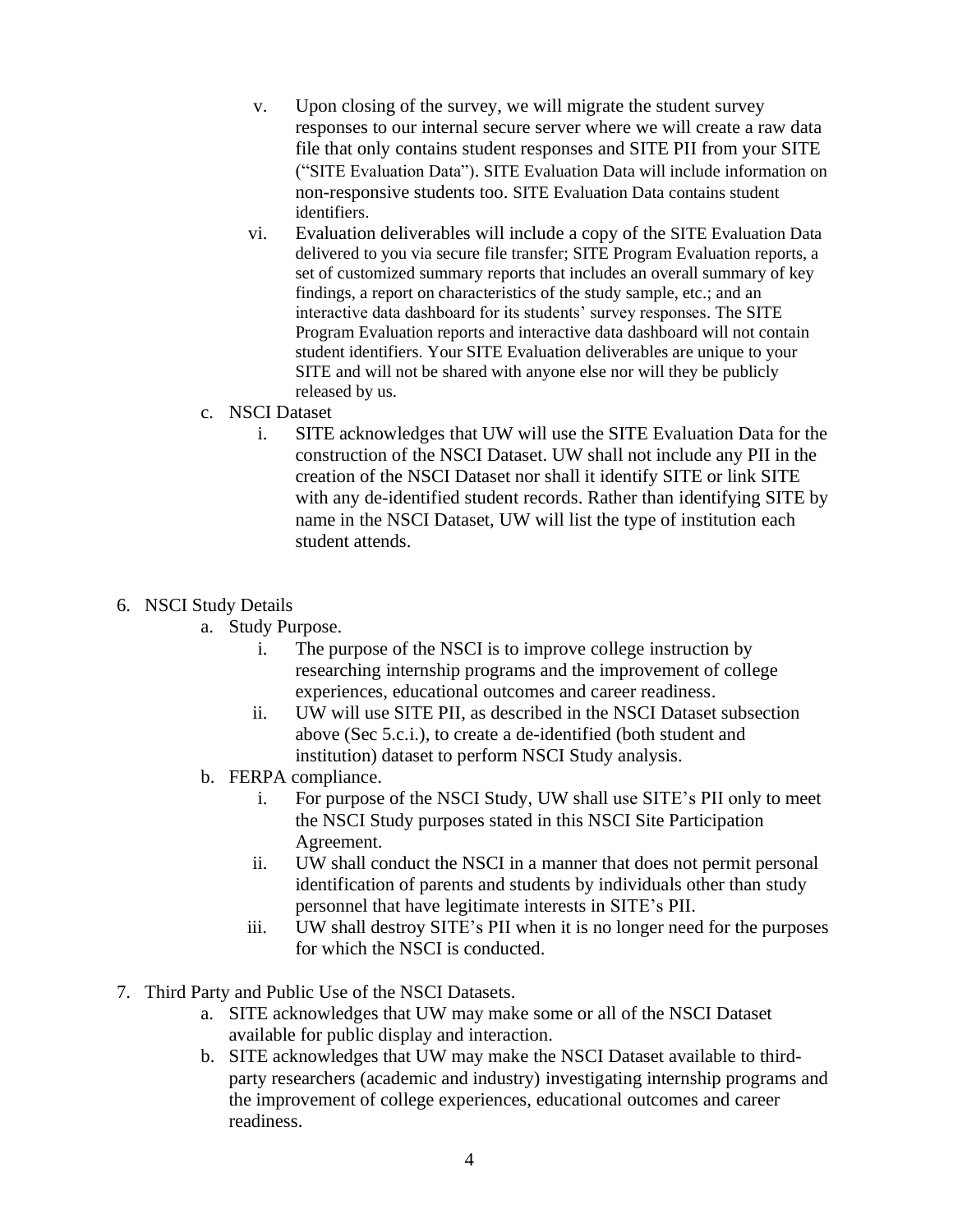- c. Prior to releasing the NSCI Dataset for third-party/public use, UW shall make a reasonable determination that no students' identity is personally identifiable, whether through single or multiple releases, and taking into account other reasonably available information.
- 8. Use of Third-Party Services
	- a. UW uses a third-party survey service for the administration of the NSCI, which is hosted on cloud-based servers (AWS). Once the annual NSCI administration closes, we use a secure transfer process to move the student survey responses to our secure server at UW, where we clean the data prior to performing your SITE Evaluation and creating the NSCI Dataset. Once we verify the integrity of the SITE Evaluation Data on our servers, we work with our survey provider to remove/destroy the student survey responses from their system.
	- b. SITE acknowledges that UW's use of the third-party survey service is necessary for the administration of the NSCI. By registering for the NSCI, you are agreeing to our use of our third-party survey service hosted on cloud-based servers. We will provide you with additional information about our third-party survey service security details upon your request.
	- c. UW shall require its third-party survey service to process all NSCI data in the United States.
	- d. UW shall prohibit its third-party survey service from accessing, using, copying or transferring any student survey responses for any purpose, except for the limited purpose of ensuring quality administration of the NSCI.
	- e. UW shall include information in its student consent forms about the use of our third-party survey service hosted on cloud-based servers.
- 9. Student Privacy and Data Protection.
	- a. UW shall only use SITE PII for the purposes described in this Agreement. Any other use of this data is strictly prohibited.
	- b. UW represents and warrants that only the NSCI Principal Investigator and those employees of UW working at the direction of the NSCI Principal Investigator on or in support of the project have legitimate interests in SITE PII and will be permitted access to and use SITE PII.
	- c. UW shall, for all activities and purposes covered under this Agreement, comply with the federal Family Educational Rights and Privacy Act ("FERPA") and other applicable privacy laws and regulations.
	- d. UW certifies that it has the capacity to restrict access to SITE PIII solely to the individuals described in section 9.b above and ensure that SITE PII is accessed only for the purposes described in this Agreement. UW shall protect SITE PII in a manner that does not permit personal identification of students and their parents by anyone except those NSCI Study personnel with a legitimate interest in SITE's PII. UW shall maintain a comprehensive information security program that is reasonably designed to protect the security, privacy, confidentiality, and integrity of SITE PII.
	- e. UW shall destroy all SITE PII when the information is no longer needed for the purposes described in this Agreement but no later than 5 years within the completion of a one-year cycle of the NSCI.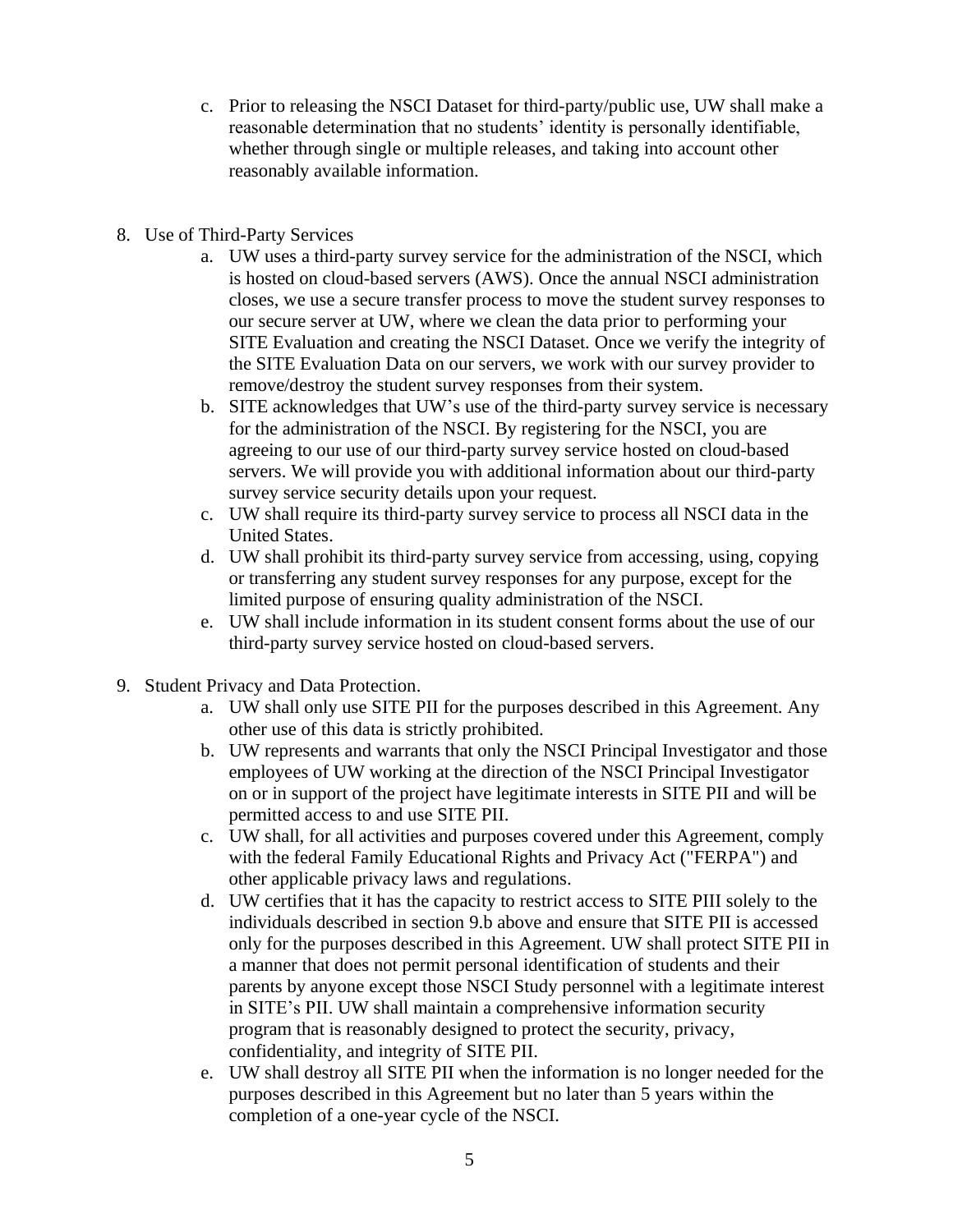### 10. Data Ownership and Use.

All student information provided by SITE to UW shall remain the property of SITE. UW's permission to use student information provided by SITE shall be limited to the uses permitted by this Agreement.

The Board of Regents of the University of Wisconsin System, on behalf of UW/ Matthew Hora, Ph.D., shall own all survey responses, NSCI aggregate data, NSCI reports, NSCI website and any other NSCI deliverables provided in connection with this Agreement. UW shall, and does hereby grant to SITE a limited, non-exclusive license to the NSCI deliverables, for SITE's educational and program evaluation purposes.

### 11. Publicity.

SITE acknowledges that UW is subject to State of Wisconsin public records law and may disclose SITE's name in connection with the existence of this Agreement and its participation in the NSCI. UW shall not publicly identify SITE by name in connection with any NSCI findings, unless SITE provides prior written authorization to be publicly identified.

Neither party shall use the other's name, logo, insignia or other identifying marks for any promotional purpose or in any manner that act as, suggests or otherwise implies an endorsement of the NSCI or NSCI findings.

### 12. NSCI Withdrawal.

We will withdraw SITE from the NSCI if you do not provide us with the required student information by the date specified in the NSCI Timeline or if you do not pay the full NSCI fee by the start of the NSCI administration window. We will notify you if we withdraw SITE for either of these reasons.

You may withdraw from the NSCI at any time by providing us notice. If you withdraw prior to the start of the NSCI administration window, then we will provide you a full refund. If you withdraw after the start of the NSCI administration window, then we will not refund you any fees.

Upon your withdrawal from the NSCI, we will destroy any identifiable student information from SITE that we have. However, we will retain any completed student survey responses (deidentified) for any student that we obtained consent for their participation prior to your SITE's withdrawal from the NSCI.

### 13. Disputes.

In the event of a disagreement regarding the terms or implementation of this Agreement, the parties shall discuss their dispute in good faith and make best efforts to achieve a mutually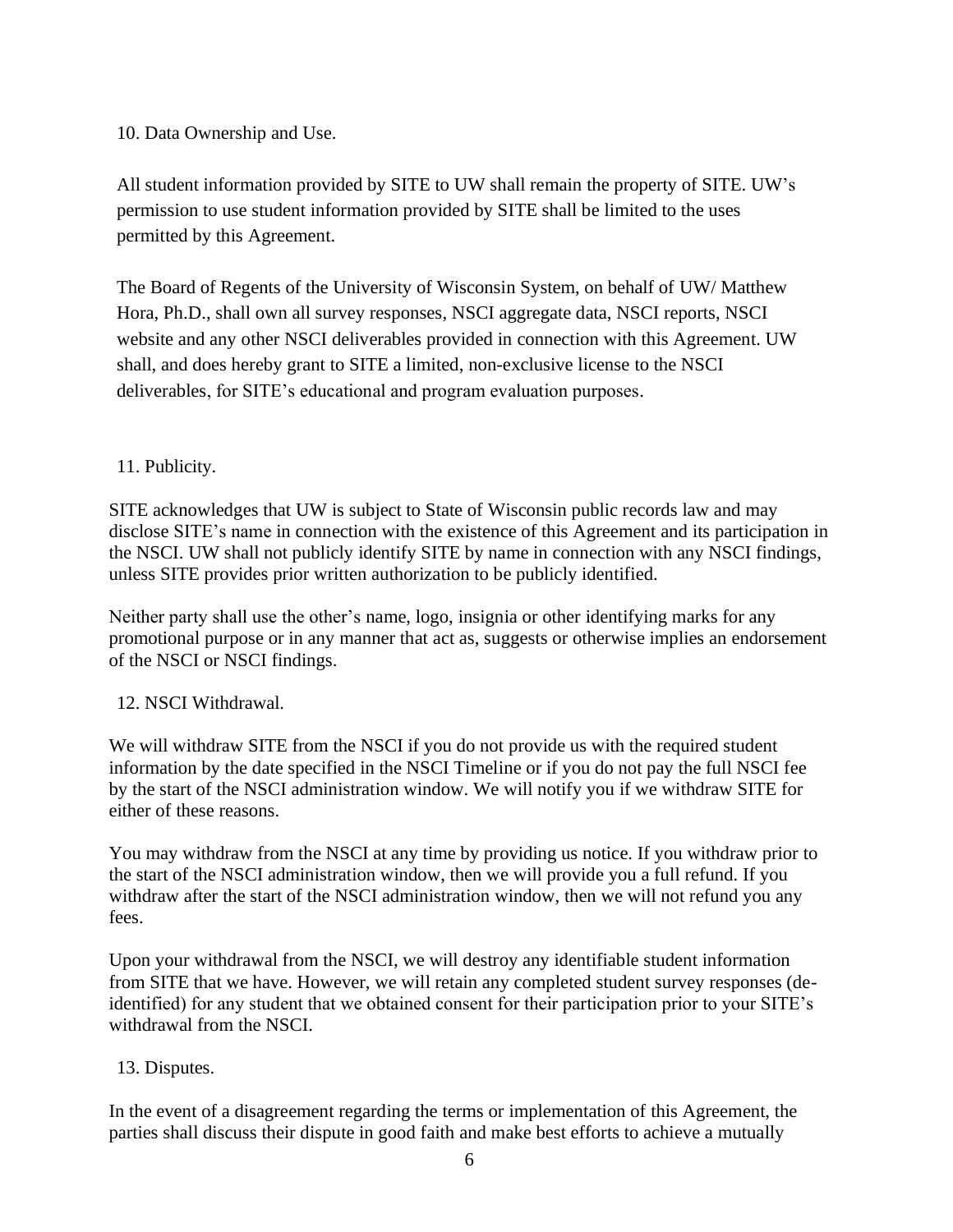agreed-upon resolution.

14. Liability.

The State of Wisconsin is self-funded for State liability purposes. The State's Self-funded Liability Program provides coverage against claims made as the result of the negligent acts of University officers, employees and agents in the course and scope of their employment. The State's liability protection is afforded under Wisconsin Statute 895.46 (1).

SITE agrees to hold UW, its officers, employees, or agents, harmless, to the extent permitted by your applicable law, from any loss, claim, damage, or liability of any kind involving an officer, employee, or agent of the SITE arising out of or in connection with this Agreement, except to the extent that such loss, claim, damage, or liability is founded upon or grows out of the acts or omissions of any of the officers, employees, or agents of UW while acting within the scope of their employment where protection is afforded by ss. 893.82 and 895.46(1), Wis. Stats.

Neither Party shall be liable for the acts or omissions of the other.

15. Warranties.

**UW MAKES NO WARRANTIES, EXPRESSED OR IMPLIED, AS TO ANY MATTER WHATSOEVER, INCLUDING, WITHOUT LIMITATION, THE CONDITION OF THE NSCI OR ANY SERVICES PROVIDED, WHETHER TANGIBLE OR INTANGIBLE, CONCEIVED, DISCOVERED, OR DEVELOPED UNDER THIS AGREEMENT; OR THE OWNERSHIP, MERCHANTABILITY, OR FITNESS FOR A PARTICULAR PURPOSE OF THE NSCI OR ANY SUCH INVENTION OR PRODUCT.**

# 16. Force Majeure.

Neither party shall be responsible for any inability or failure to comply with the terms of this Agreement due to causes beyond its control and without the negligence or malfeasance of such party. These causes shall include, but not be restricted to: fire, storm, flood, earthquake, explosion, acts of the public enemy, war, rebellion, insurrection, mutiny, sabotage, epidemic, pandemic, quarantine restrictions, labor disputes, embargoes, acts of God, acts of the United States or any other government, including the failure of any government to grant export or import licenses or permits.

# 17. Miscellaneous.

This Agreement may be amended at any time by mutual consent set forth in Writing. UW shall comply with all Federal and State of Wisconsin laws governing Equal Employment